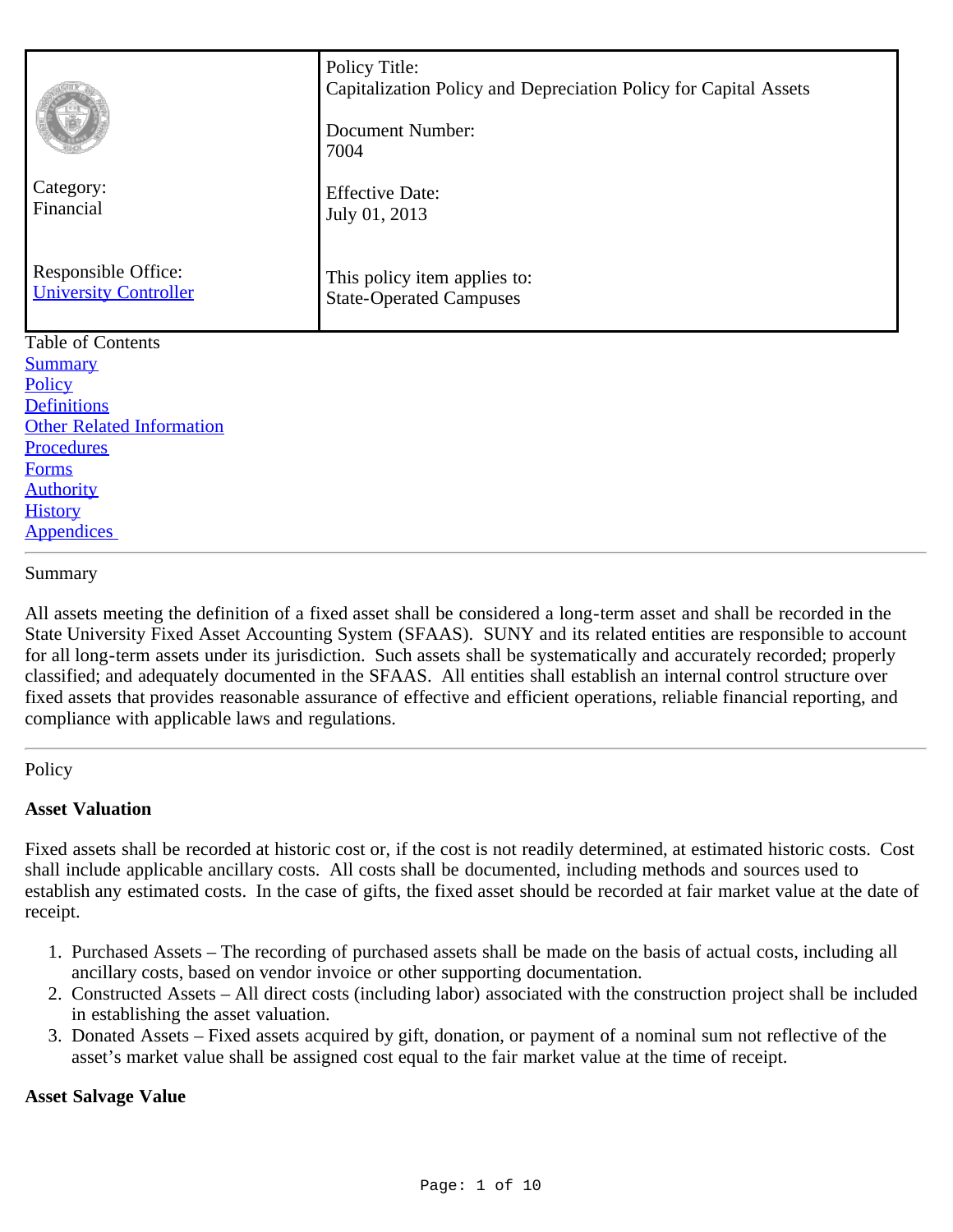The salvage value of an asset is the value it is expected to have when it is no longer useful for its intended purpose. In other words, the salvage value is the amount for which the asset could be sold at the end of its useful life. This value can be based on (1) general guidelines from some professional organizations such as GFOA, (2) internal experience, or (3) professionals such as engineers, architects, etc.

# **Asset Classification**

Fixed assets should be categorized into the following:

- Land
- Land improvements and infrastructure
- Buildings/Facilities
- Equipment, library books, and artwork
- Construction in progress
- Intangible Assets

# **General Policy for Capitalization**

Fixed assets should be capitalized as follows:

- All land acquisitions
- All buildings/facilities acquisitions and new construction
- Facility renovation and improvement projects costing more than \$100,000
- Land improvement and infrastructure projects costing more than \$100,000
- Equipment costing more than \$5,000 with a useful life beyond a single reporting period (generally one year)
- Purchases of equipment and facilities acquired through a debt financing arrangement meeting the capital lease criteria under SFAS No. 13 (i.e., COPS,TELP, private financing, Statewide Lease/Purchase Agreement, etc.) should be considered for capitalization. In general, for equipment, any such lease arrangement in excess of \$5,000 regardless of whether individual items under lease arrangement do not qualify as a fixed asset based on the \$5,000 threshold.
- Capitalized interest incurred on new construction, rehabilitation or improvement projects costing in excess of \$100,000
- Computer software costing more than \$5,000 with a useful life beyond a single reporting period
- Intangible assets of internally generated computer software and all other intangible assets costing more than \$1,000,000 All library books and artwork
- Construction in Progress (CIP) for capital projects with a budget in excess of \$100,000

## **Land Acquisitions**

The recorded cost of land includes (1) the contract price; (2) the costs of closing the transaction and obtaining title, including commissions, options, legal fees, title search, insurance, and past due taxes; (3) the costs of surveys; and (4) the cost of preparing the land for its particular use such as clearing and grading. If the land is purchased for the purpose of constructing a building, all costs incurred up to the excavation for the new building should be considered land costs. Removal of an old building, clearing, grading and filling are considered land costs because they are necessary to get the land in condition for its intended purpose. Any proceeds obtained in the process of getting the land ready for its intended use, such as salvage receipts on the demolition of the old building or the sale of cleared timber, are treated as reductions in the price of the land. Capitalization of land costs include, but are not limited to, the following:

- Original contract price
- Brokers' commissions
- Legal fees for examining and recording title
- Cost of title guarantee insurance policies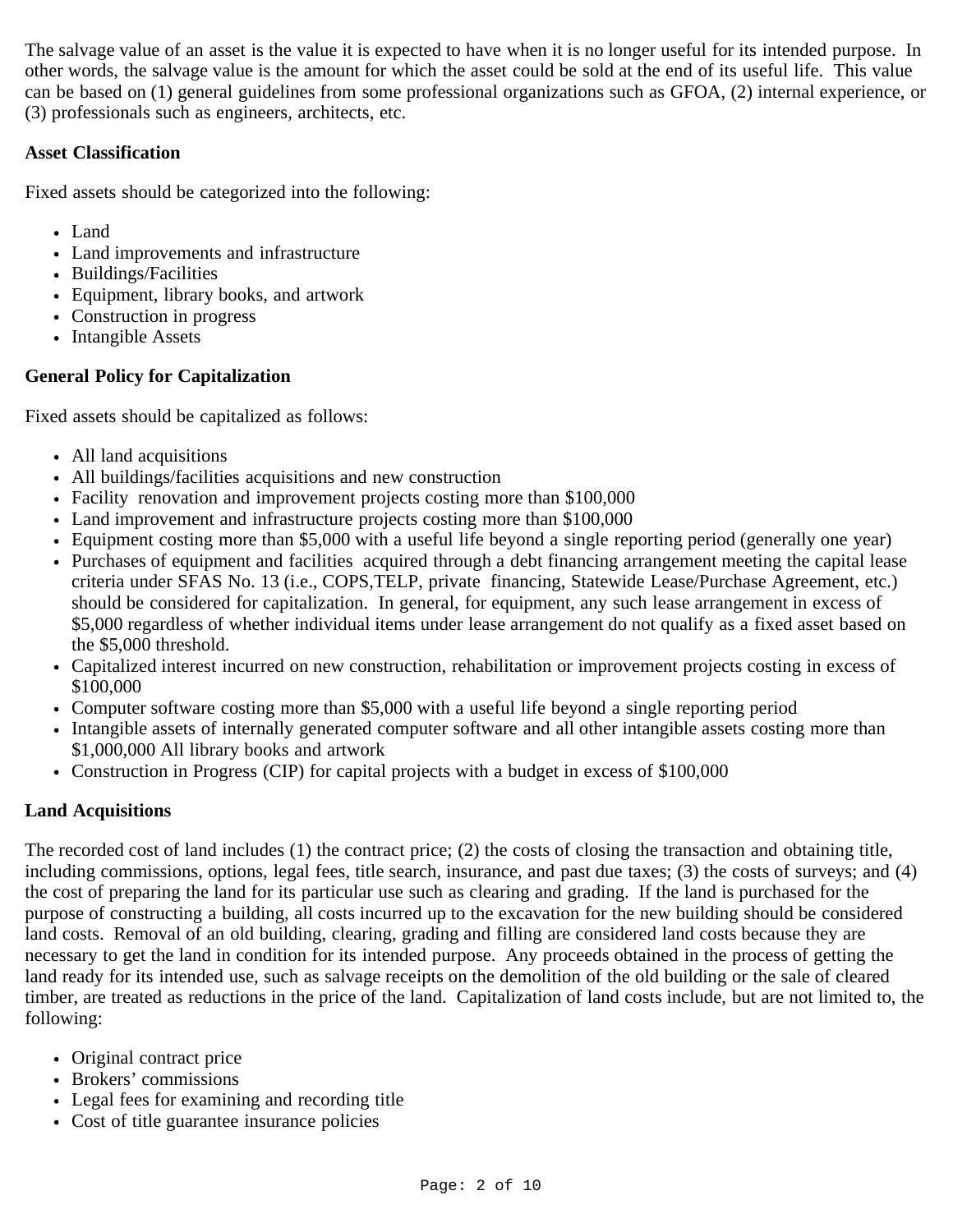- Cost of real estate surveys
- Cost of an option when it is exercised
- Special paving assessments
- Cost of excavation, grading or filling of land and razing of an old building
- Cost of cancellation of unexpired lease
- Payment of noncurrent taxes accrued on the land at date of purchase, if payable by purchaser

### **Buildings/Facilities**

Capitalization of facilities costs include, but are not limited to, the following:

- Original contract price of asset acquired or cost of design and construction
- Expenses incurred in remodeling, reconditioning, or altering a purchased building to make it available for the purpose for which it was acquired.
- Expenses incurred for the preparation of plans, specifications, blueprints, etc.
- Cost of building permits
- Payment of noncurrent taxes accrued on the building at date of purchase, if payable by purchaser
- Architects' and engineers' fees for design and supervision
- Costs of temporary facilities used during the construction period

Each building or addition of square footage to an existing building acquired or constructed is divided into 10 major building components. The components are as follows:

- 1. General construction
- 2. Site preparation (this component is classified as land on the financial statements)
- 3. Roof and drainage
- 4. Interior construction
- 5. Plumbing
- 6. Heating, ventilation, and air conditioning
- 7. Electrical
- 8. Fire protection
- 9. Elevators
- 10. Miscellaneous

The total cost of the building or additional square footage is then allocated among the 10 major building components. Projects such as building construction included in the fixed asset value of the building, the cost of professional fees (architect and engineering), permits and other expenditures necessary to place the asset in its intended location and condition for use should be capitalized.

Furthermore, the cost of interest incurred during building construction should be capitalized as described below under capitalized interest costs.

### **Building Renovations/Rehabilitation**

A building renovation is defined as enhancements made to a previously existing building component. Any renovation to a building must at a minimum meet the following criteria to qualify as a fixed asset:

- 1. The total project cost must be more than \$100,000
- 2. The renovation must extend the useful life or capacity of the asset

### **Building Improvements**

An improvement to a building is defined as adding a new component where one did not previously exist. The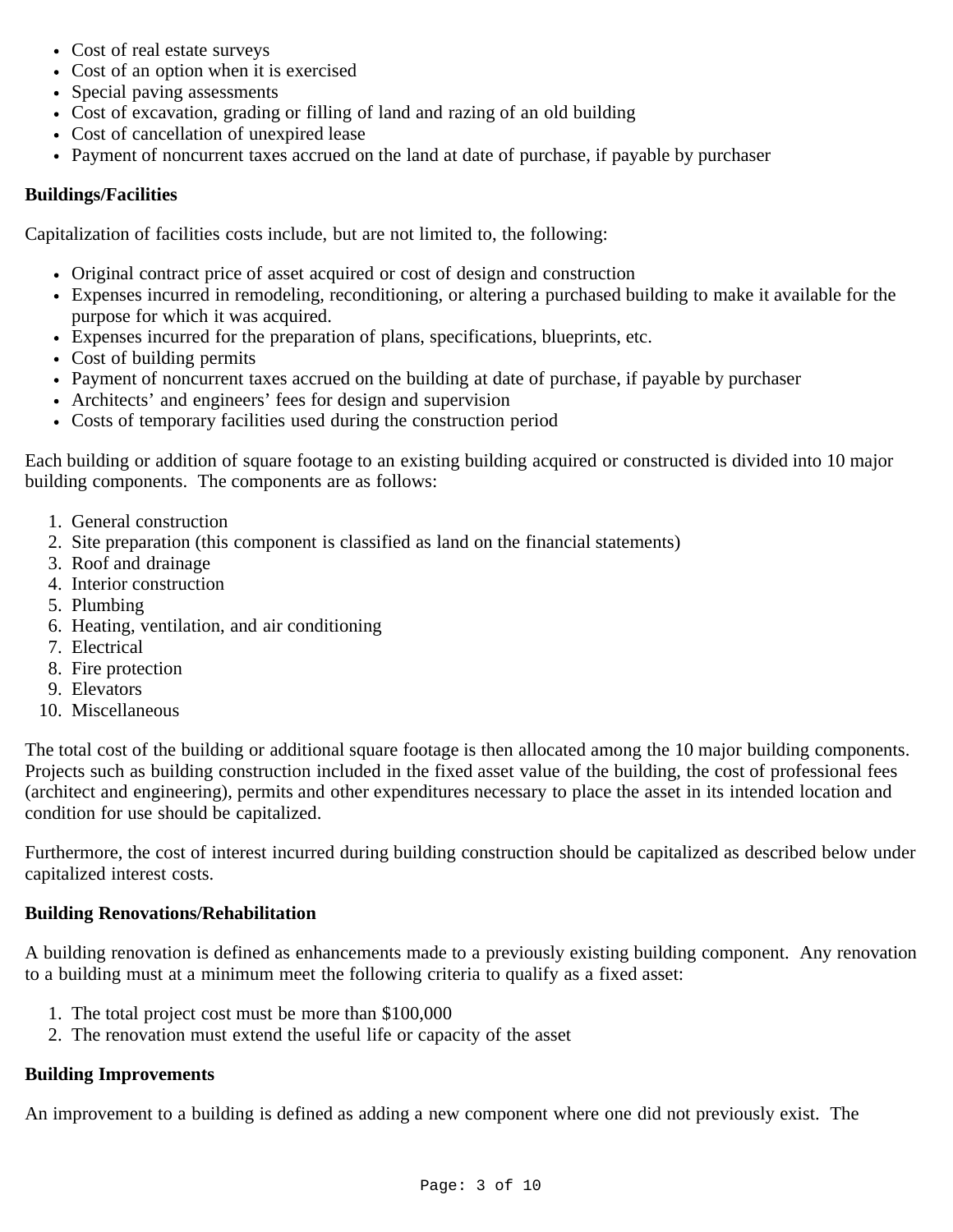improvement must cost more than \$100,000 and have an initial useful life extending beyond a single reporting period (generally one-year).

### **Land Improvements and Infrastructure**

Land improvements include items such as excavation, non-infrastructure utility installation, driveways, sidewalks, parking lots, flagpoles, retaining walls, fencing, outdoor lighting, and other non-building improvements intended to make the land ready for its intended purpose. Land improvements can be further categorized as non-exhaustible and exhaustible. Expenditures for land improvements that do not deteriorate with use or passage of time are additions to the cost of land and are generally not exhaustible, and therefore not depreciable.

Infrastructure assets are defined as long-lived capital assets that normally are stationary in nature and normally can be preserved for a significantly greater number of years than most capital assets. Examples of infrastructure assets include roads, bridges, tunnels, drainage systems, water and sewer systems, dams, and lighting systems.

Improvements to infrastructure or land improvements which extend the useful life or capacity of the asset and meet capitalization thresholds will be capitalized as a separate asset/component and depreciated over its estimated useful life

### **Equipment**

- Equipment qualifying as a capital asset is defined as a single item with an acquisition cost of \$5,000 or more and has a useful life beyond one year. Capitalization of equipment costs include but are not limited to, the following:Original contract or invoice cost
- Freight, import duties, handling and storage costs
- Specific in-transit insurance charges
- Sales, use and other taxes imposed on the purchase
- Costs of preparation of foundations and other costs in connection with making a proper site for the assets
- Installation charges
- Costs for reconditioning used equipment to make it usable for the purpose it was purchased

Improvements to existing equipment assets which extend the useful life or capacity of the asset and meet capitalization thresholds will be capitalized as a separate asset/component and depreciated over its estimated useful life.

### **Leased Equipment and Facilities**

Leased equipment and facilities should be capitalized if the lease agreement meets any one of the four criteria below. Also, a contractual lease obligation for a facility, that at its inception, meets any of the following four criteria, should be capitalized:

- The lease transfer ownership of the property to the University by the end of the lease term.
- The lease contains a bargain purchase option.
- The lease term is equal to 75 percent or more of the estimated economic life of the leased property.
- The present value of the lease payments at the inception of the lease, excluding executory costs, equals at least 90 percent of the fair value of the leased property.

Leases that do not meet any of the above requirements should be recorded as an operating lease.

### **Capitalized Interest Costs:**

The University will capitalize interest costs based on the criteria outlined in FASB Statements Nos. 34 and 62. The objective of capitalizing interest is to obtain a measure of the acquisition cost that more closely reflects the University's total investment in the asset.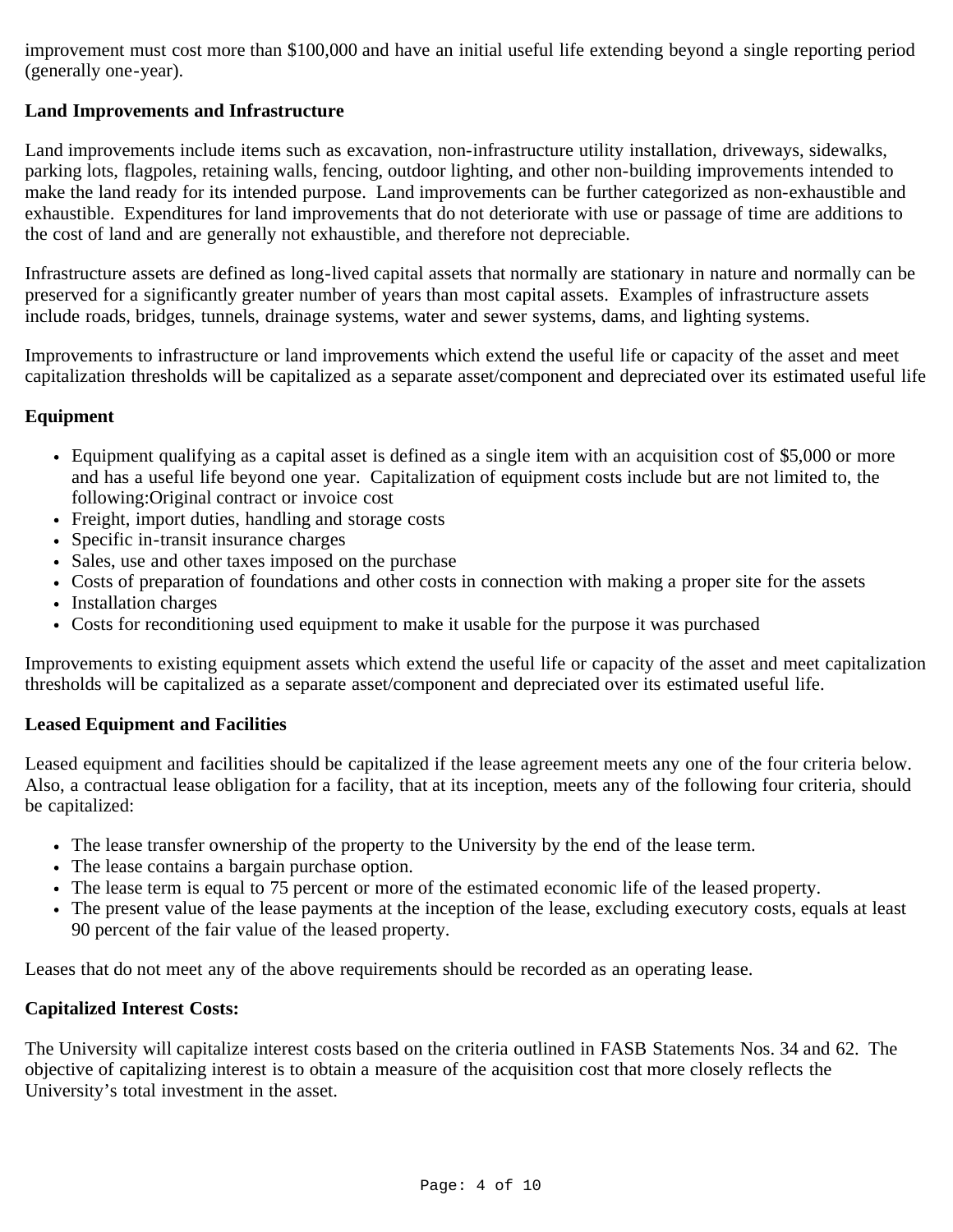The amount of interest capitalized should theoretically be the amount of interest charged during the assets acquisition period that could have been avoided if the assets had not been acquired, or had not been acquired without incurring debt. As required under FASB Statement No. 62 involving tax-exempt borrowings, interest costs will be offset by interest income. As such, the amount of interest cost capitalized is all interest cost of the borrowing less any interest earned on related interest-bearing investments acquired with proceeds of the related tax-exempt borrowing from the date of the borrowing until the assets are ready for their intended use.

The capitalization period begins when the following three considerations are present:

- Expenditures for the capital asset have been made.
- Activities necessary to get the capital asset ready for its intended use are in progress.
- Interest costs are being incurred.

The amount capitalized should be an allocation of the net interest cost incurred during the period required to complete the asset. The interest rate for capitalization purposes is to be based on the rates on the University's outstanding borrowings. If a specific new borrowing can be identified with the asset, the rate on that borrowing should be used as the basis for allocating the interest cost for the asset. A weighted average of the rates on other borrowings is to be applied to expenditures not covered by specific new borrowings.

**Computer Software** Purchased computer software costing more than \$5,000 with a useful life beyond a single reporting period (generally one-year) should be capitalized.

## **Intangible Assets**

Intangible assets are those that lack physical substance, are non-financial in nature and have an initial useful life extending beyond a single reporting period. Intangible assets must be identifiable, meaning they are either capable of being separated by means of sale, transfer, license or rent, or they arise from contractual or other legal rights.

Intangible assets acquired or developed by the State University could include licensed software, internally generated computer software and campus owned websites or portals. Other examples include patents, copyrights and trademarks, permits and licenses, easements, and land use rights (e.g., water, timber or mineral rights).

The value of certain intangible assets, such as land use rights or easements, may already be included in the reported value of the associated real property asset. In these instances, although the individual rights associated with the property are separable and intangible in nature, collectively they represent the ownership of a tangible asset. Therefore, the value of the individual rights should remain aggregated and reported as a tangible capital asset, not separately as an intangible asset (i.e, easements on University/State owned land should not be reported separately, but be included in the reported land value).

Current policy requires purchased computer software costing greater than \$5,000 to be capitalized by the campus (i.e., entered in the Real Asset Management System). The additional recognition requirements for intangible assets apply to internally generated computer software. In this regard, the activities involved in creating (and/or significantly modifying commercially available) software need to be evaluated to determine if the internal costs meet the criteria for capitalization.

The software must be acquired, internally developed, or modified solely to meet internal needs and there must not be a substantive plan to market the software externally to other organizations. Software development generally involves three phases. These phases and their characteristics are as follows:

- Preliminary project phase -when conceptual formulation of alternatives, the evaluation of alternatives, determination of existence of needed technologies and final selection of alternatives is made.
- Application development phase -Design of chosen path including software configuration and software interfaces, coding, installation of computer hardware and testing, including parallel processing phase.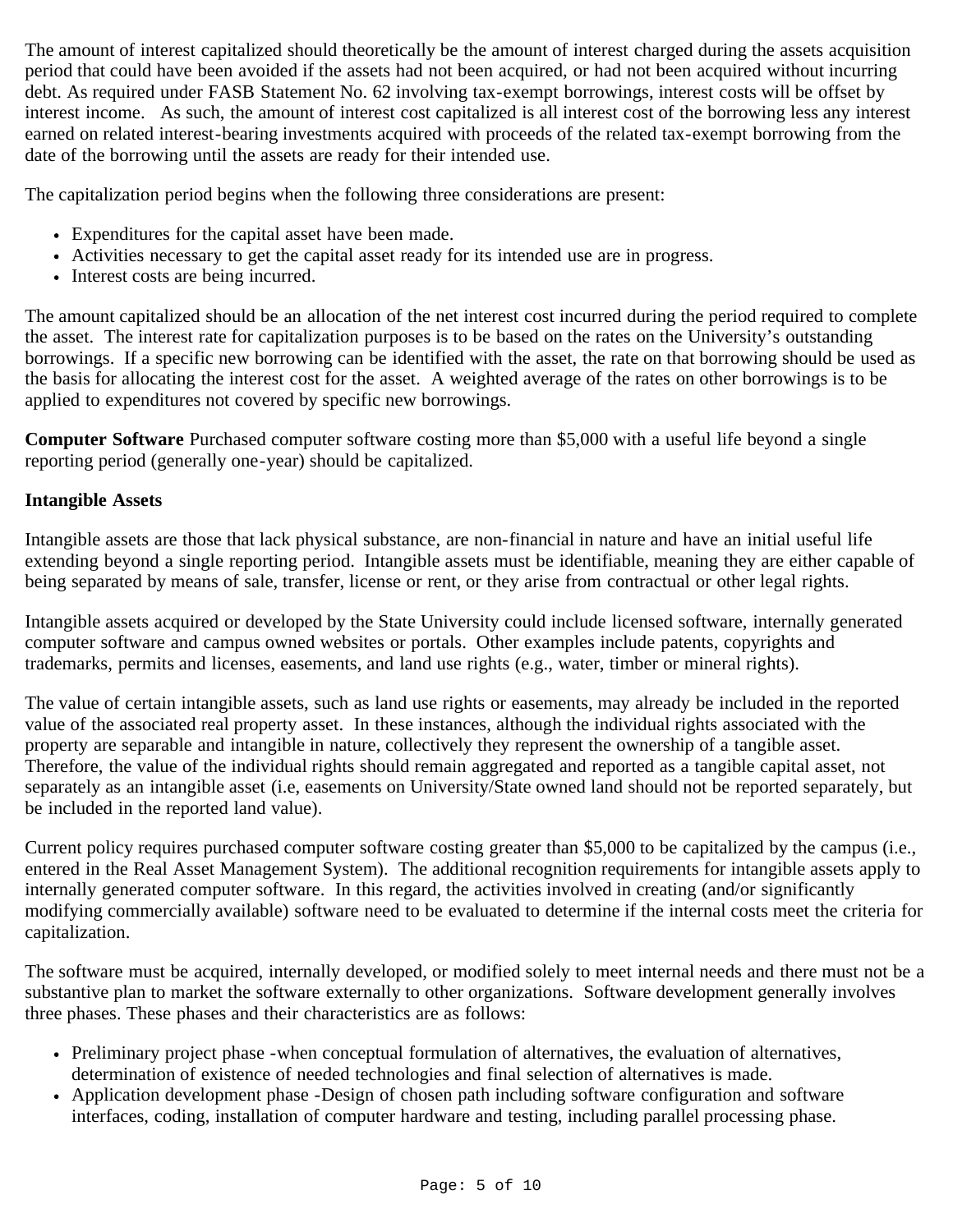Post-implementation/operation phase - training and application maintenance activities.

Costs associated with the preliminary project and the post-implementation/operating phases should be expensed as incurred. Internal and external costs associated with the application development phase should be capitalized. Costs to develop or obtain software that allows for access or conversion of old data by new information systems should also be capitalized. Costs incurred during the application development phase should be capitalized as an in progress asset until the software is placed in service. When the project is completed, the asset should be reclassified as an intangible asset and should be capitalized and depreciated. General and administrative costs and overhead expenditures associated with software development should not be capitalized as costs of internal use software.

Upgrades and enhancements are defined as modifications to existing internal-use software that result in the ability for the software to perform tasks that it was previously incapable of performing. In order for costs of specified updates and enhancements to internal-use computer software to be capitalized, it must be probable that those expenditures will result in additional functionality, increased efficiency, or the extension of the estimated useful life. If the modification does not result in any of these outcomes, the costs should be considered routine maintenance and be expensed as incurred.

## **Library Books**

Purchased library books should be recorded at cost. Generally, library books acquired by contribution would be recorded at fair market value. The University uses a "layered" depreciation procedure for library books, where an annual layer for books/volumes purchased/donated is maintained. Although not maintained in the fixed asset accounting system, the useful life of library books, reference materials and information sources other than library books will be 10 years. As such, a 10 percent charge would be applied to gross / historical cost balance of each layer (year). When books are disposed of, no gain or loss would be recognized, even if cash were received. The disposal will be recorded as a reduction of the gross library book value and the related accumulated depreciation balance.

Additions in the current year will be grouped by a layer and the total gross asset value would be depreciated over the established average useful life (10 years in this example). In the initial year of library book additions, the University will take one-half year worth as a depreciation charge. Assume the University purchased \$20,000,000 in library books during the year. The entry to record depreciation on that layer only  $(\$20,000,000/10^*1/2)$  would be:

Depreciation Expense -Library Books 1,000,000

Accumulated Depreciation-Library Books 1,000,000

## **Artwork and Historical Treasures**

Collections, works of art and historical treasures of significance that are owned by the State or the University should be considered for capitalization. Purchased works of art and historical treasures, whether they are held as individual items or in a collection, should be recorded based on historical cost. Gifts of these types are recorded using the fair market value at the date of donation.

To capitalize an art collection, the following conditions must be met:

- 1. Held for public exhibition, education, or research in furtherance of public service, rather than financial gain
- 2. Protected, kept unencumbered, cared for, and preserved
- 3. Subject to an organizational policy that requires the proceeds from sales of collection items to be used to acquire other items for collections.

Inexhaustible collections, works of art and historical treasures where the economic benefit or service potential is used up so slowly that the estimated useful lives are extraordinarily long are not depreciated. Because of their cultural, aesthetic, or historical value, these assets are protected and preserved in a manner greater than that for similar assets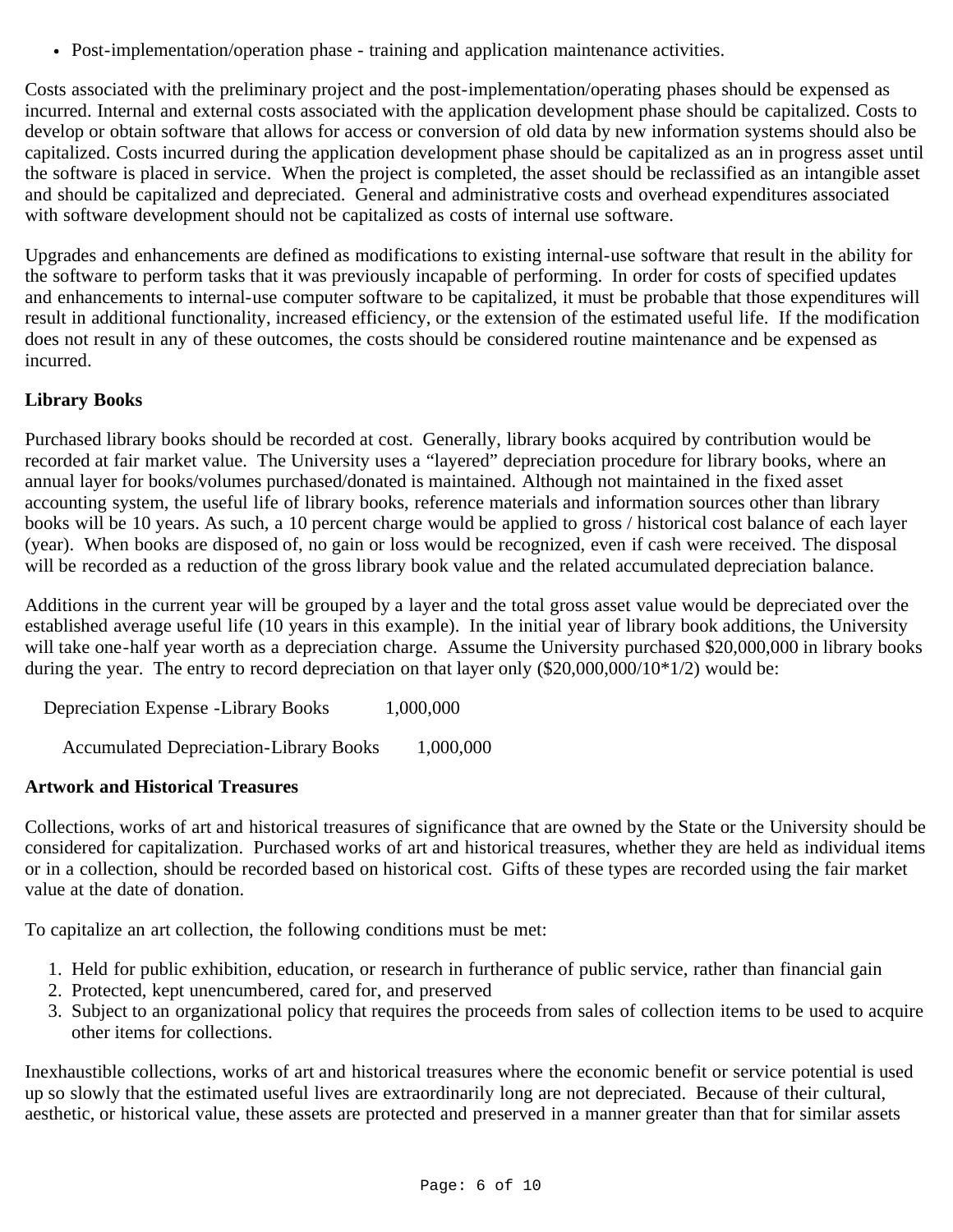without such cultural, aesthetic, or historical value. Capitalized collections or individual items that are exhaustible, such as exhibits whose useful lives are diminished by display or educational or research applications, must be depreciated over their estimated useful lives. No depreciation shall be recorded for collections or individual items that are inexhaustible. All works of art and historical treasures acquired or donated will be capitalized.

### **Construction in Progress (CIP)**

A CIP asset reflects the cost of construction work undertaken, but not yet completed. For construction in progress assets, no depreciation is recorded until the asset is placed in service. When construction is completed, the asset should be reclassified as building, building improvement, or land improvement and should be capitalized and depreciated.

### **Depreciation**

Depreciation is the process of allocating the cost of tangible property over a period of time, rather than deducting the cost as an expense in the year of acquisition. Generally, at the end of an asset's life, the sum of the amounts charged for depreciation in each accounting period will equal original cost less the salvage value.

### **Information Needed to Calculate Depreciation**

To calculate depreciation on a fixed asset, the following five factors must be known:

- the date the asset was placed in service
- the asset's cost or acquisition value
- the asset's salvage value
- the asset's estimated useful life, and
- the depreciation method.

#### **Estimated Useful Life**

Estimated useful life means the estimated number of months or years that an asset will be able to be used for the purpose for which it was acquired. Eligible fixed assets should be depreciated over their estimated useful lives. The University has established a table of useful lives that is hard-coded into the SUNY Fixed Asset Accounting System. When an asset is added to the system, depending upon the sub-category of fixed assets selected, a corresponding estimated useful life would be assigned.

### **Depreciation Method**

The University has established the straight-line methodology for depreciating all fixed assets. Depreciation will begin in the month the asset is placed in service with the exception of library books. Under the straight-line depreciation method, the basis of the asset is written off evenly over the useful life of the asset. The amount of annual depreciation is determined by dividing an asset's cost reduced by the salvage value, if any, by its estimated life. The total amount depreciated can never exceed the asset's historic cost less salvage value. At the end of the asset's estimated life, the salvage value will remain.

Library books will be depreciated using the straight-line methodology based on the half-year convention. Under the half-year convention, library books purchased during the fiscal year will be treated as though they were placed in service on the first day of the seventh month of the fiscal year. One-half of a full year's depreciation will be taken for the library books in the first year they were placed in service.

### **SUNY Useful Life Schedule**

The Asset Type Code is an identifier used in the SFAAS to properly classify the asset or asset component.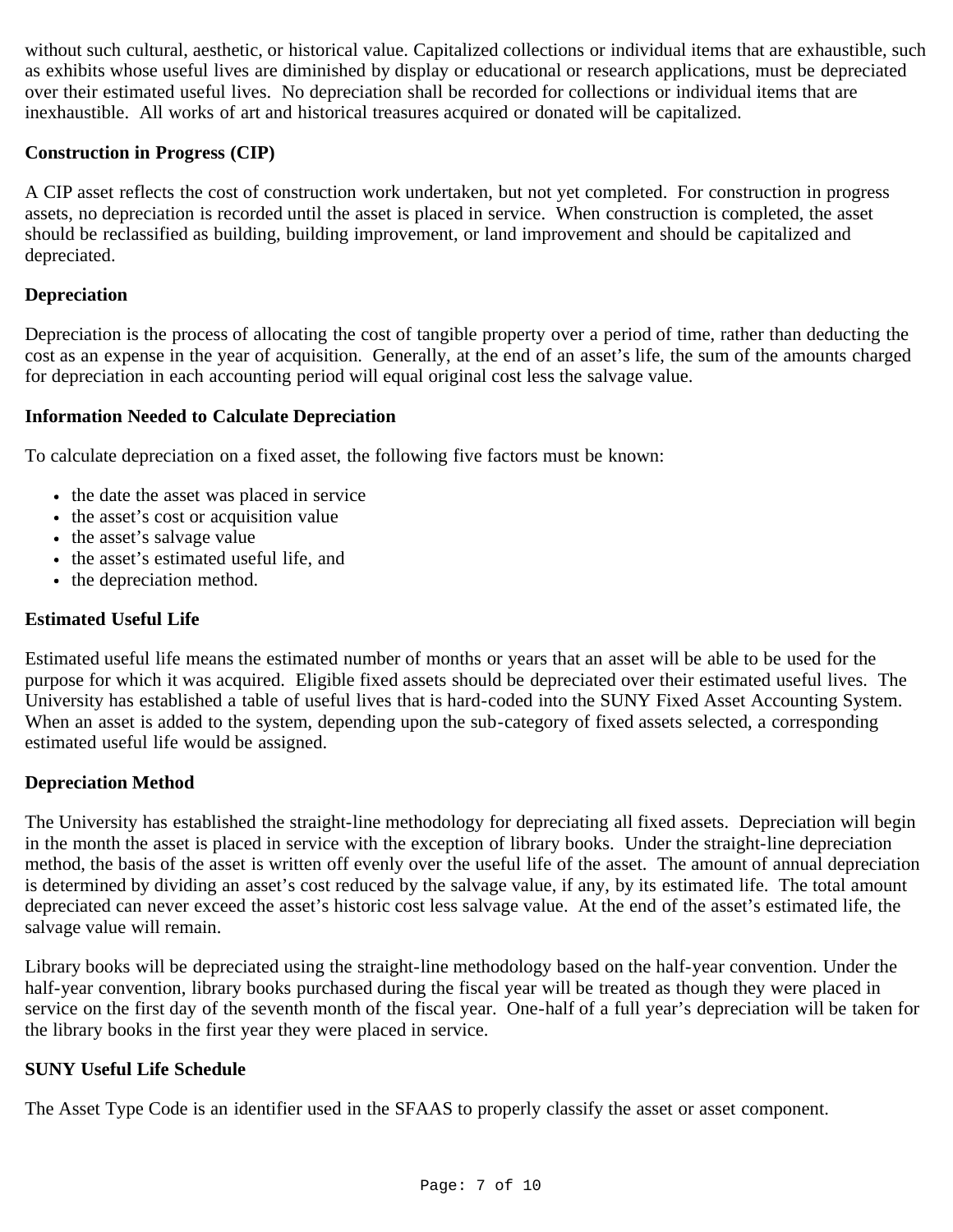# **Building and Building Components:**

| $\parallel$ Asset Type Code $\parallel$ | Description                               | Useful Life (in years) |
|-----------------------------------------|-------------------------------------------|------------------------|
| $\theta$                                | <b>General Construction</b>               | 50                     |
|                                         | Site Preparation                          | Unlimited*             |
| 2                                       | Roof                                      | 25                     |
| 3                                       | <b>Interior Construction</b>              | 30                     |
| 4                                       | Plumbing                                  | 30                     |
| 5                                       | <b>HVAC</b>                               | 30                     |
| 6                                       | Electrical                                | 30                     |
| 7                                       | <b>Fire Protection</b>                    | 25                     |
| 8                                       | Elevators                                 | 25                     |
| 9                                       | Miscellaneous                             | 25                     |
|                                         |                                           |                        |
|                                         | Land Improvements and Infrastrucure $ 20$ |                        |

Environmental removal costs – Qualifying costs not included as a component listed above, will be identified as a separate component and depreciated using a 30-year life.

\* - Classified as Land

# **Capital Equipment, Furniture, Fixtures, etc.:**

| Asset Type Code | Description                       | Useful Life (in years) |
|-----------------|-----------------------------------|------------------------|
| $\mathbf{0}$    | M&O Equipment                     | 13                     |
|                 | Food Service                      | 11                     |
| 2               | Auto/Vehicle                      | 6                      |
| 3               | Furniture                         | 15                     |
| 40              | Gemeral Office Equipment          | 7                      |
| 41              | Printing & Related                | 10                     |
| 42              | <b>Electronic Data Processing</b> | 5                      |
| 43              | <b>Telecomm Equipment</b>         | 5                      |
| 5               | Audio/Visual                      | 10                     |
| 6               | Phys Ed/Rec                       |                        |
|                 | Music Instr/Equipment             | 15                     |
| 80              | Lab Equipment                     | 13                     |
| 81              | <b>Chemistry Equipment</b>        | 11                     |
| 82              | Physics Equipment                 | 6                      |
| 83              | Instrumentation                   | 13                     |
| 84              | General Lab Spt                   | 6                      |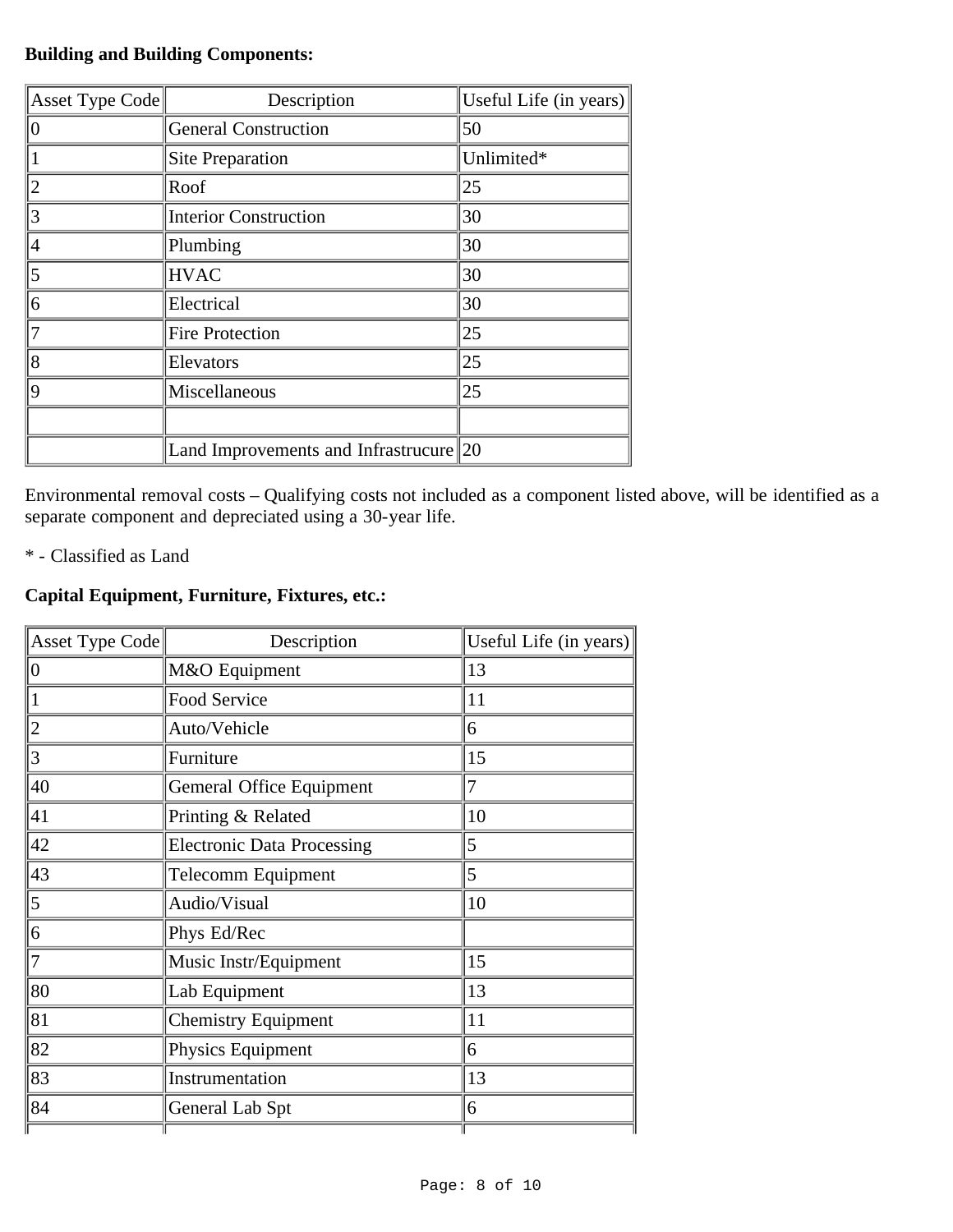| $\parallel$ Arts & Crafts               |  |
|-----------------------------------------|--|
| Hosp Furniture $&$ Equipment            |  |
|                                         |  |
| Library Book and Reference Materials 10 |  |

### **Asset Retirement**

Retiring an entire asset or building component – remove the entire asset and related accumulated depreciation from the fixed asset file. Any undepreciated balance will be reported as a disposal expense, net of any value received.

### **Accounting for Environmental Remediation:**

Generally, pollution remediation outlays, including outlays for property, plant and equipment, should be recorded as an expense. Some projects (for example, land improvements or remodeling), for which the primary objective is other than pollution remediation, may include pollution remediation activities. Except as provided below, incremental outlays attributable to pollution remediation activities (outlays that would not be incurred absent pollution) should be recorded as an expense. Pollution remediation outlays should be capitalized when goods and services are acquired if acquired for any of the following circumstances:

- To prepare property in anticipation of a sale. In this circumstance, capitalize only amounts that would result in the carrying amount of the property not exceeding its estimated fair value upon completion of the remediation.
- To prepare property for use when the property was acquired with known or suspected pollution that was expected to be remediated. In this circumstance, capitalize only those outlays expected to be necessary to place the asset into its intended location and condition for use.
- To perform pollution remediation that restores a pollution-caused decline in service utility that was recognized as an asset impairment. In this circumstance, capitalize only those outlays expected to be necessary to place the asset into its intended location and condition for use.
- To acquire property, plant, or equipment that has a future alternative use. In this circumstance, outlays should be capitalized only to the extent of the estimated service utility that will exist after pollution remediation activities uses have ceased.

For outlays under the first two criteria, capitalization is appropriate only if the outlays take place within a reasonable period prior to the expected sale or following acquisition of the property, respectively, or are delayed, but the delay is beyond the entity's control.

### <span id="page-8-0"></span>**Definitions**

There are no definitions relevant to this policy.

### <span id="page-8-1"></span>Other Related Information

### [GASB 49](http://www.gasb.org/st/summary/gstsm49.html)

*Note: To access the full text of GASB 49, you must have a subscription to the GASB pronouncements.*